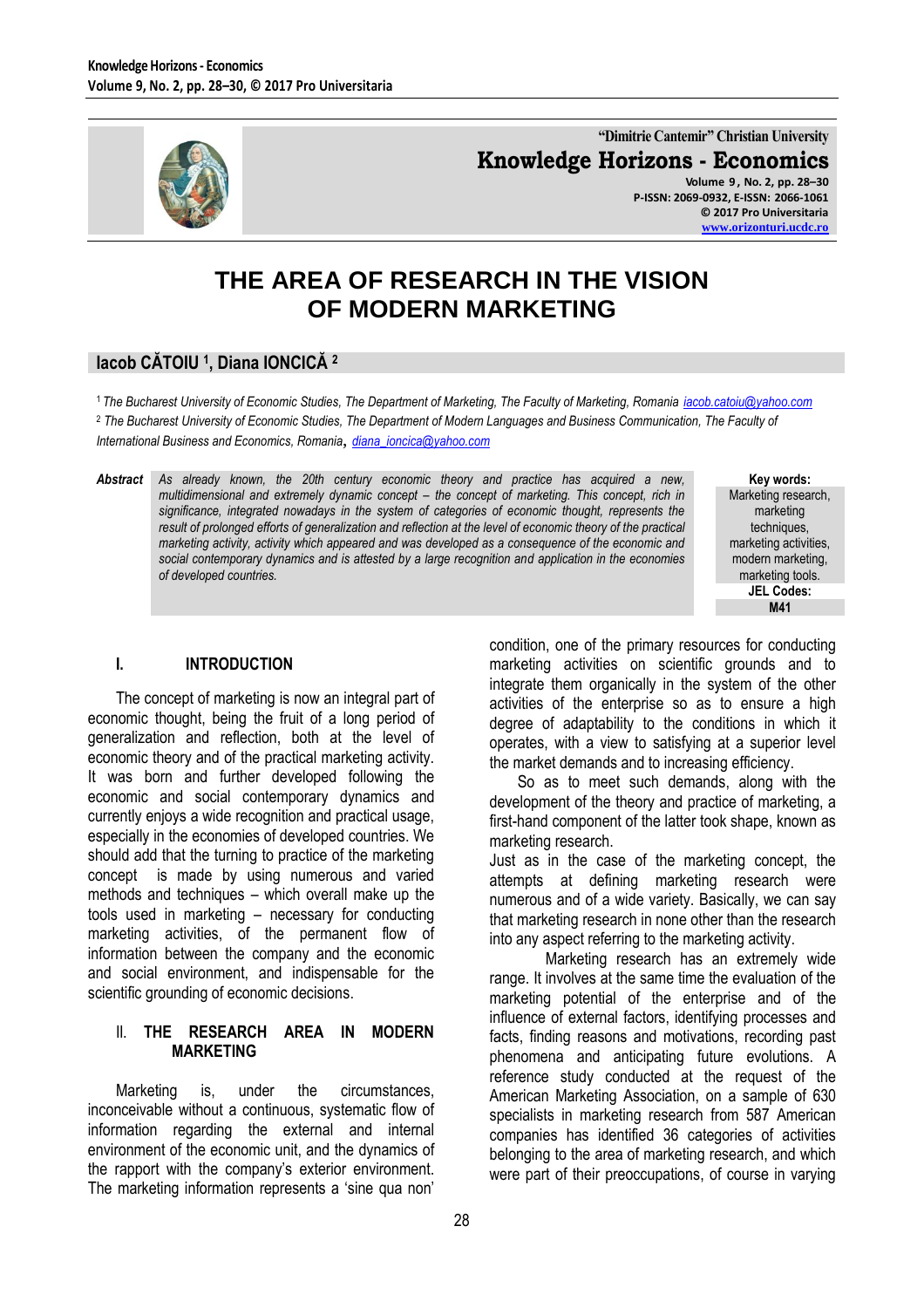shares, function of the specific of the company and other features (Twedt, 1983).

A grouping of the activities allows for the shaping of several domains entering the area of marketing research.

A first domain of marketing research is comprised by the enterprise itself. The resources of the enterprise (the volume, the structure, the quality and the availability), the capacity of mobilization and adapting to the objectives of the enterprise, the quality of the leadership activity – all these must be correctly appraised, thus they form a significant share of the program of marketing research, in setting the bases for the company's decisions.

The most important domain of marketing research is made up, undoubtedly, of market research. The phenomena and processes in the market are very numerous, extremely complex and dynamic. Thus, one can subject to investigation, on the one hand, the general aspects of the market, among which: the general features of the market, the market shares, the capacity of the market, current or potential, at a given moment or over a period of time, the dynamics of market phenomena, the market conjuncture, the spatial dimensions of the market, the structure of the market, etc.; on the other hand, the object of research can be demand and supply (considered both separately and in mutual relations), the prices, tariffs, profile of visitors to an area, the duration of the visit, the goal and motivation of the visit, the amounts spent, the testing of acceptability, etc.

Marketing research is not limited to the sphere of the market, but aims at highlighting as well the influences of other components of the environment on market activity, such as: the technological environment, the demographic environment, the social and political environment, the cultural environment, the institutional and legal environment, the general evolution of the economy, the situation of the competition and of its marketing policy, trends in the domain of information systems in marketing etc.

An important domain of marketing research is represented also by the investigating of consumer needs, both from the point of view of the way they are born but, especially, of the way they manifest and materialize in consumption, through demand on the market. A special interest is given to the need for relaxation, accommodation, food and services, as well as to the degree to which they are met.

So as to understand the complex mechanism of transformation of the need in demand for goods and services, a special place in marketing research is held by the study of the buying and consumption behaviour of goods and services consumers.

Marketing research implies at the same time the investigation of all the activities conducted to satisfy the needs of consumers on the market. To this end, it needs to lie at the basis of the market strategy, and of the entire marketing policy of the enterprise. Therefore, in the area of marketing research we should include the investigations meant to direct the entire marketing-mix policy (product, price, distribution, promotion), as well as short, average or long-term analyses and forecasts, necessary for the elaboration of marketing programmes and for assessing the performances in this domain.

For a long time, marketing research was limited to the role of initiator and conductor of ad hoc projects, through which the meeting of the informational demands of decision-makers in certain situations was targeted, trying to find an answer to one or several questions they formulated.

Even now, to a large extent, marketing research is still done under the form of such discrete projects, conceived and implemented in a traditional manner.

In the last two decades, however, as marketing management moved towards new, superior stages, the role of marketing research grew tremendously, recording a permanent progress from year to year.

Under the influence of the unprecedented evolution of computer technology, marketing research switches from orientation towards projects to orientation towards systems capable of offering marketing information integrated into networks, from which the decision-makers select what they need to elaborate decisions.

Thus, we can notice the gradual change towards three other types of systems:

- informational marketing systems (they provide decision-makers, in a systematic manner, based on a well-established routine, with the relevant informational marketing inputs);
- support systems for marketing decisions (they provide decision-makers, on demand, special data analyses or reports elaborated function of needs);
- expert systems (in this case the system not only responds to the demands for information of managers, but also has the capacity to focus on reasoning and deduction, mimicking the human thought processes and recommending alternatives for action translated into a set of decision-making rules, which can be programmed with the help of the computer).

Out of the eight domains of marketing research which must be comprised in its area, we presented so far the first four, namely:

1) The research of the internal environment of the firm;